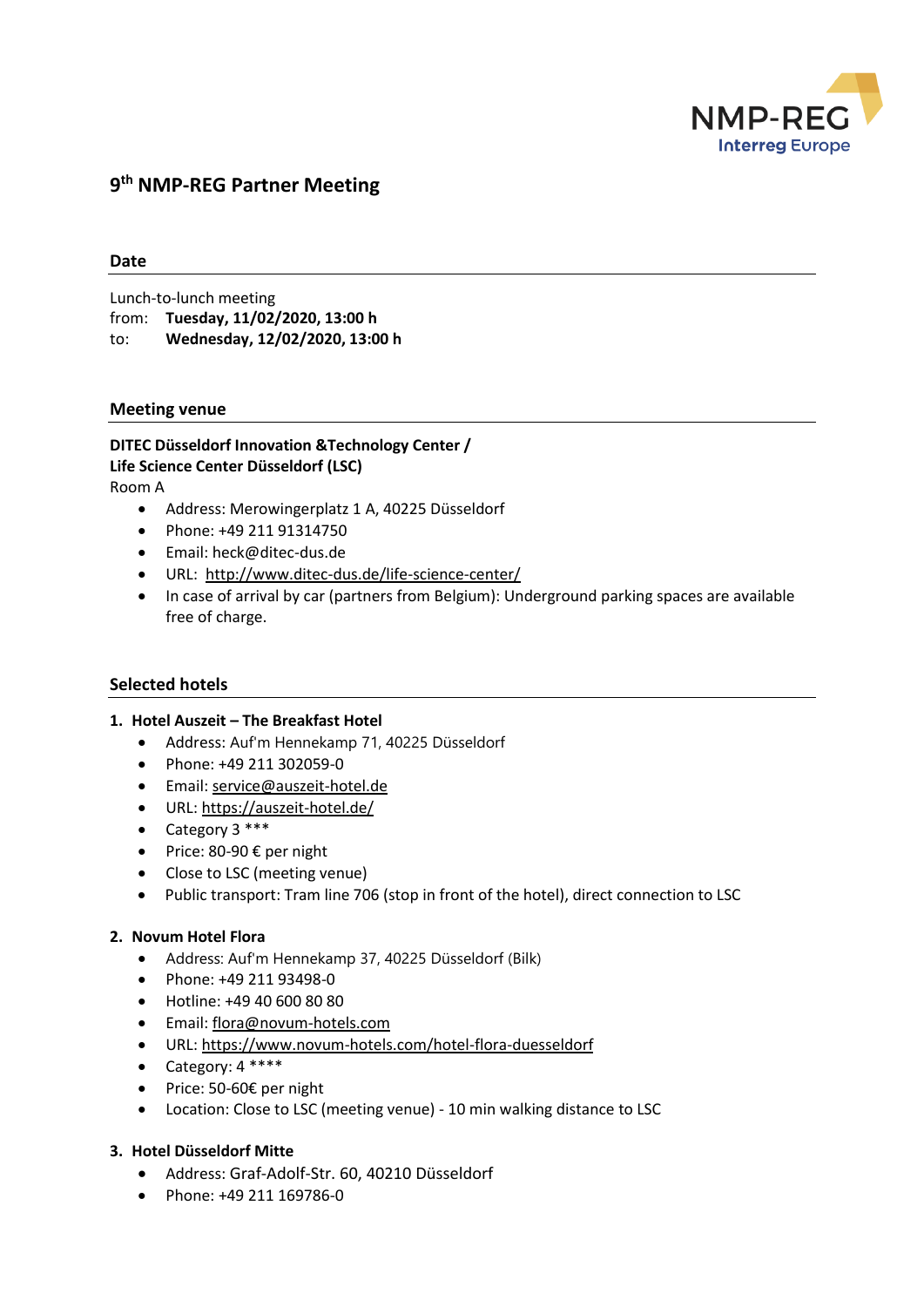

- Email: [duesseldorf-mitte@amanogroup.de](mailto:duesseldorf-mitte@amanogroup.de)
- URL: <https://www.amanogroup.de/de/hotels/duesseldorf-mitte>
- Category:  $3***$
- $\bullet$  Price: 80-90 € per night
- Location: City centre
- Public transport: Tram line 701 (stop Berliner Allee), direct connection to LSC (around 15 min)

## **4. Hotel Meliá Düsseldorf**

- Address: Inselstrasse 2, 40479 Düsseldorf
- Phone: +49 211 52284 0
- Hotline: +49 30 2238 5762
- Email: [melia.duesseldorf@melia.com](mailto:melia.duesseldorf@melia.com)
- URL: <https://www.melia.com/de/hotels/deutschland/dusseldorf/melia-dusseldorf/>
- Category 4 \*\*\*\*
- Price:  $> 130 \epsilon$  (depending on availability)
- Location: City centre
- Public transport: Tram line 701 (stop Sternstrasse), direct connection to LSC (around 25 min)

#### **Agenda**

#### **Tuesday, 11 February**

| 1300 | Registration, coffee & welcome address                                                                                                                                                                                                                                                                                                                                                                           |
|------|------------------------------------------------------------------------------------------------------------------------------------------------------------------------------------------------------------------------------------------------------------------------------------------------------------------------------------------------------------------------------------------------------------------|
| 1330 | Guided Tour Life Science Centre / Visit to 2 start-ups / Presentation from Dr. Thomas<br>Heck, CEO Düsseldorf Innovation & Technology Center (DITEC)                                                                                                                                                                                                                                                             |
| 1500 | Introduction to meeting (LP) and updates on Reporting / Financial Management                                                                                                                                                                                                                                                                                                                                     |
| 1530 | Pilot Action: Objectives, concept & status quo of activities, including presentations of/<br>open discussion with members of the stakeholder network set up in NRW to plan and<br>implement the Pilot Action:<br>Sebastian Hanny, NRW.BANK;<br>Fritz Krieger, Center for Entrepreneurship & Transfer (CET), Technical University of<br>Dortmund;<br>Dr. Thomas Heck, CEO DITEC / Life Science Center Düsseldorf. |
|      |                                                                                                                                                                                                                                                                                                                                                                                                                  |
| 1715 | <b>Review Session Part 1</b>                                                                                                                                                                                                                                                                                                                                                                                     |
|      | Session Methodology and overall comments (c.20 minutes)                                                                                                                                                                                                                                                                                                                                                          |
|      | Status of Action Plan implementation in NRW (c.20 minutes) - The status should<br>$\bullet$<br>concern: an overview of actions; focus on the indicators inserted in the on-line                                                                                                                                                                                                                                  |